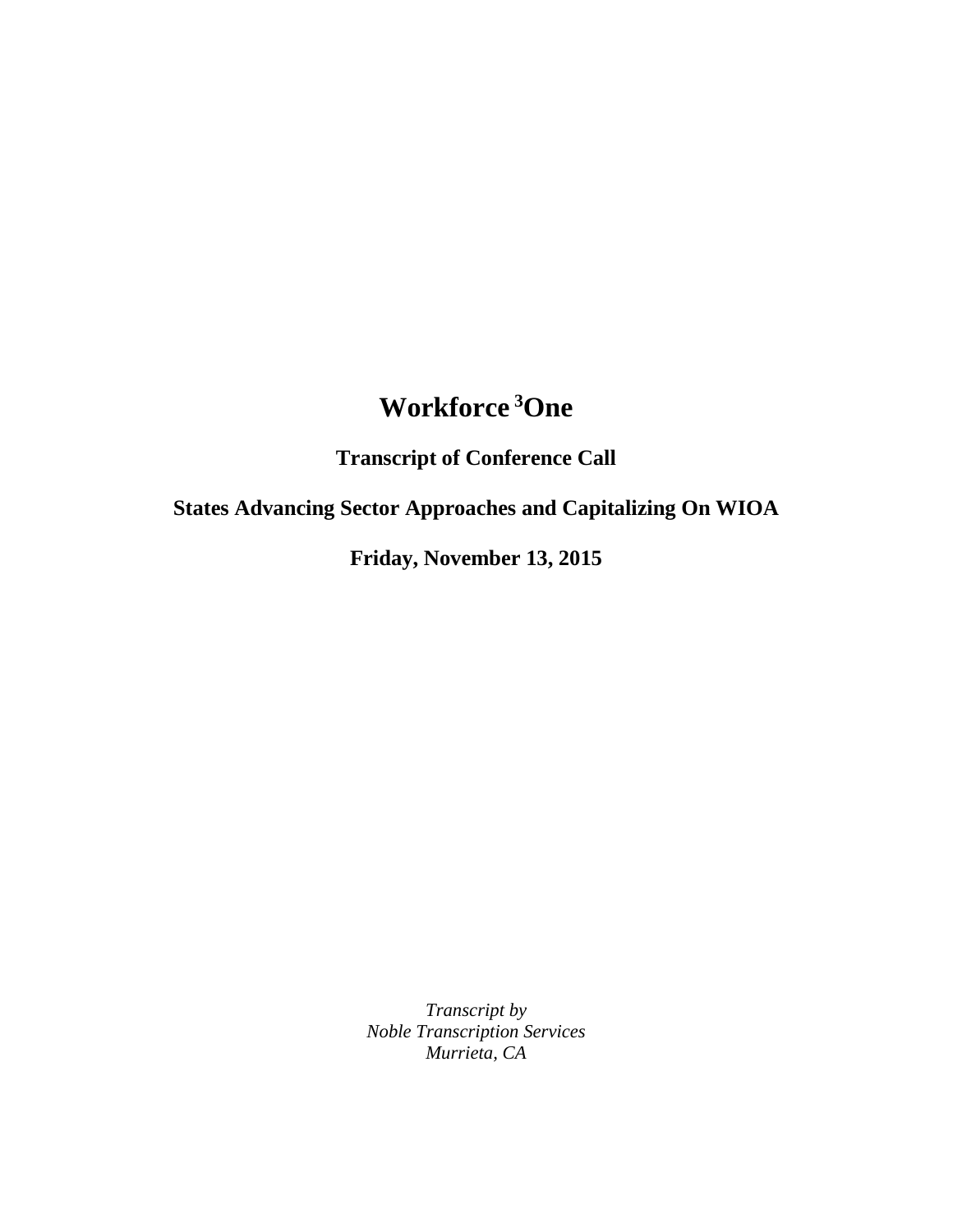MARTIN SIMON: (In progress) – session is part of a four-part series on states advancing sector approaches and capitalizing on WIOA. I'm Martin Simon with the National Governors Association's Center for Best Practices where I'm the director of Economic, Workforce, and Human Services Division. If you haven't muted –

## Hello?

OK. Thank you. I apologize for the difficulties on my end here, but again, good afternoon and welcome. This session is part of a four-part series on state advancing sector approaches and capitalizing on the Workforce Innovation and Opportunity Act. This is Martin Simon.

I'm with the National Governor's Association's Center for Best Practices where I'm director of Economic, Workforce, and Human Services Division. This discussion is part of a larger Employment and Training Administration initiative called the sector strategies TA initiative. It's a national effort to increase the number of states and regions who have actively engaged in sector strategies. The initiative will, for the first time, create a networked national sector strategies movement of workforce systems that are sharing and supporting each other by leveraging the large body of sector strategy knowledge that's already out in the workforce community.

We know many of you aren't new to sector strategies and may have participated in some of these calls last year, but we're finding that there is still a large hunger for information on how to fully implement sector strategies. So these calls called peer learning groups are designed to give you some practical assistance on how to carry out the sector strategies. These are discussion calls. Your participation is an important part of the success of these calls. We'll present you with some best practices information to start, and then we'll like to have an open discussion with you about how you might adopt these practices in your state and regions.

The Employment and Training Administration staff are not planning to be on these calls. So we hope that this will help you feel more comfortable in sharing some of your strengths as well as your weaknesses. This is the first in a series of calls on this topic, and we hope that we'll be able to build a strong community here and then a place for you to come and share and get innovative updates. So for this topic today we're going to be focusing on embedding sector approaches into state WIOA plans.

What we're going to do is present you with a couple of state examples, and then we will pose some questions to you. I ask that you feel very free to speak up after the initial discussion for a facilitated conversation. If you have something you'd like to share, just make it known, and we'll make sure you get an opportunity to share it. So that's what we have planned for today.

I want to introduce our opening speakers. First, Beth Brinly who's the deputy secretary with the Kentucky Education and Workforce Development Cabinet. And then following Beth will be Carolyn McKinnon who's a policy advisor for external relations with the Washington State Department of Commerce. So, Beth, you want to start the conversation?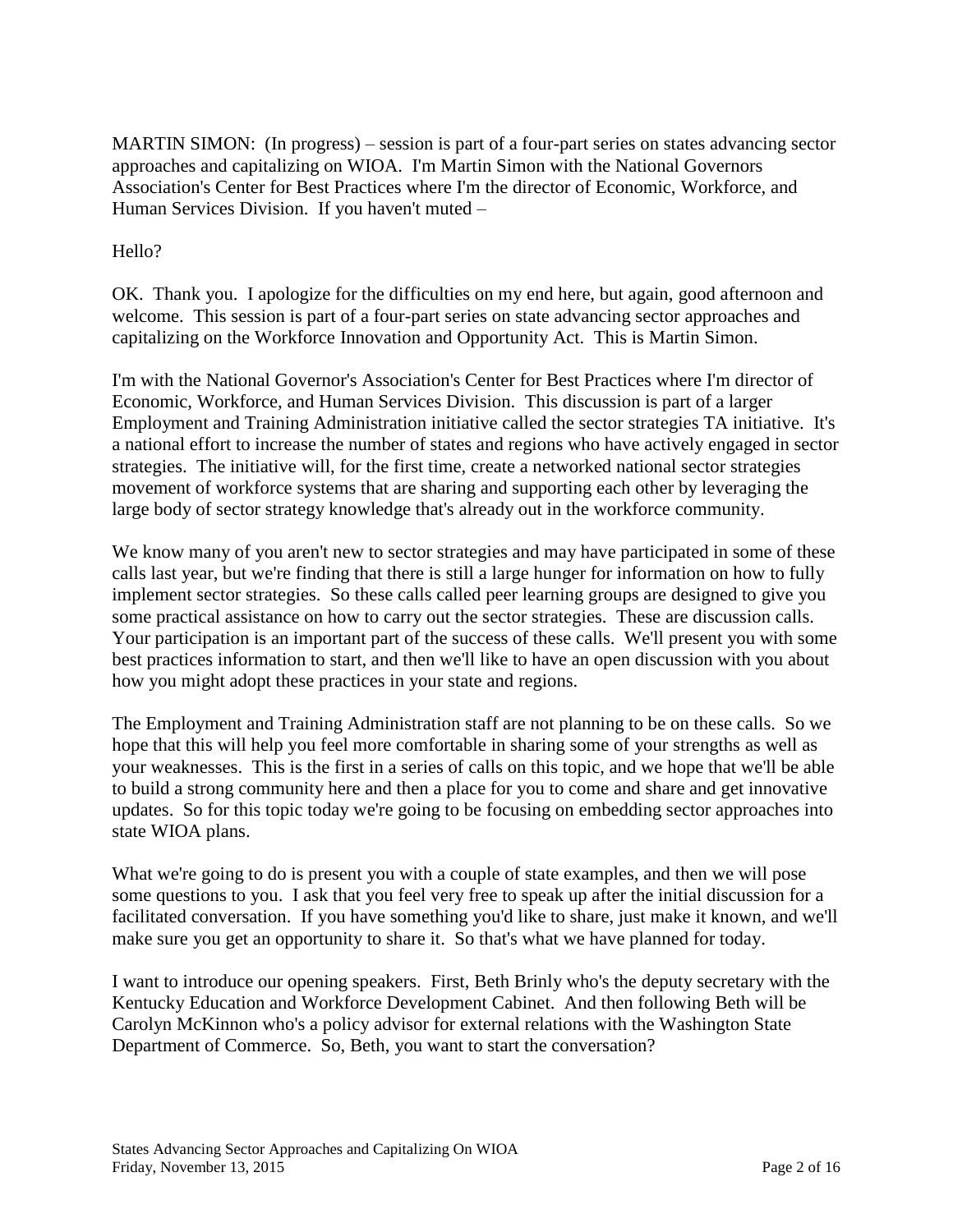BETH BRINLY: Absolutely. Thank you, Martin. I'm so glad to be a part of a discussion about advancing state sector strategy work and really embedding that in the Workforce Innovation and Opportunity Act planning process that we're engaged in. And Kentucky has been working in regards to sector work for dating back to 2004 or '5 with Kentucky community and technical college system and has really worked to try to create an opportunity where our sector work is really system-focused as opposed to project-focused. And I think that that really is a value add for the Workforce Innovation and Opportunity Act is the opportunity that it gives us.

To share a little bit about where Kentucky has been so that you can understand about how we're – would be moving it forward in the development of our state plan currently is sector strategies was part of a work smart Kentucky plan adopted by the Kentucky Workforce Investment Board after Governor Beshear reconstituted the board in 2009 and put key sector leaders in place.

We went through a very robust process of identifying state level sectors and supporting the regions of the state in identifying regional sectors that were important to their ongoing work. We did this in a very collaborative way with all of our partners along the education continuum, economic development, workforce development, our labor partners, and others through Kentucky Workforce Innovation Board.

So as we're preparing now to take our next step with the strategic plan under WIOA, Kentucky is intending to do a combined plan. Sector strategies really is one of the foundational building blocks for us. We are in the process of refreshing our state and regional sector analysis.

So that will be a big component of our strategic planning elements of the WIOA combined plan, and our focus on workforce analysis and economic analysis will be grounded within those state sectors. We have been this sector work since 2011, and therefore as we – last year the Kentucky Workforce Investment Board –

## Q: Excuse me, Beth.

MS. BRINLY: – undertook what was called a career center customer flow analysis to see how our state level policies that are supporting sector strategies have been playing out operationally in our career centers. So I think as you'll see a lot of reflection from that customer flow analysis report in the strength and weaknesses section of our strategic plan, the strategic planning elements of the WIOA combined plan.

Sectors will definitely be embedded in our vision goals, performance goals, and assessment. And then as we're looking at state strategies, we see sector strategies as the what, and we see career pathways as the how from a state planning effort that we have underway.

It really is – for us sector strategies work provides a nice platform for aligning the core programs, and we have utilized sectors both on the individual customer side and the employer customer side and had – are in the process of rolling out our key-based case management approach. And then what we have in place on the business side is our Kentucky Skills Network, and I can talk more about that if we have an opportunity.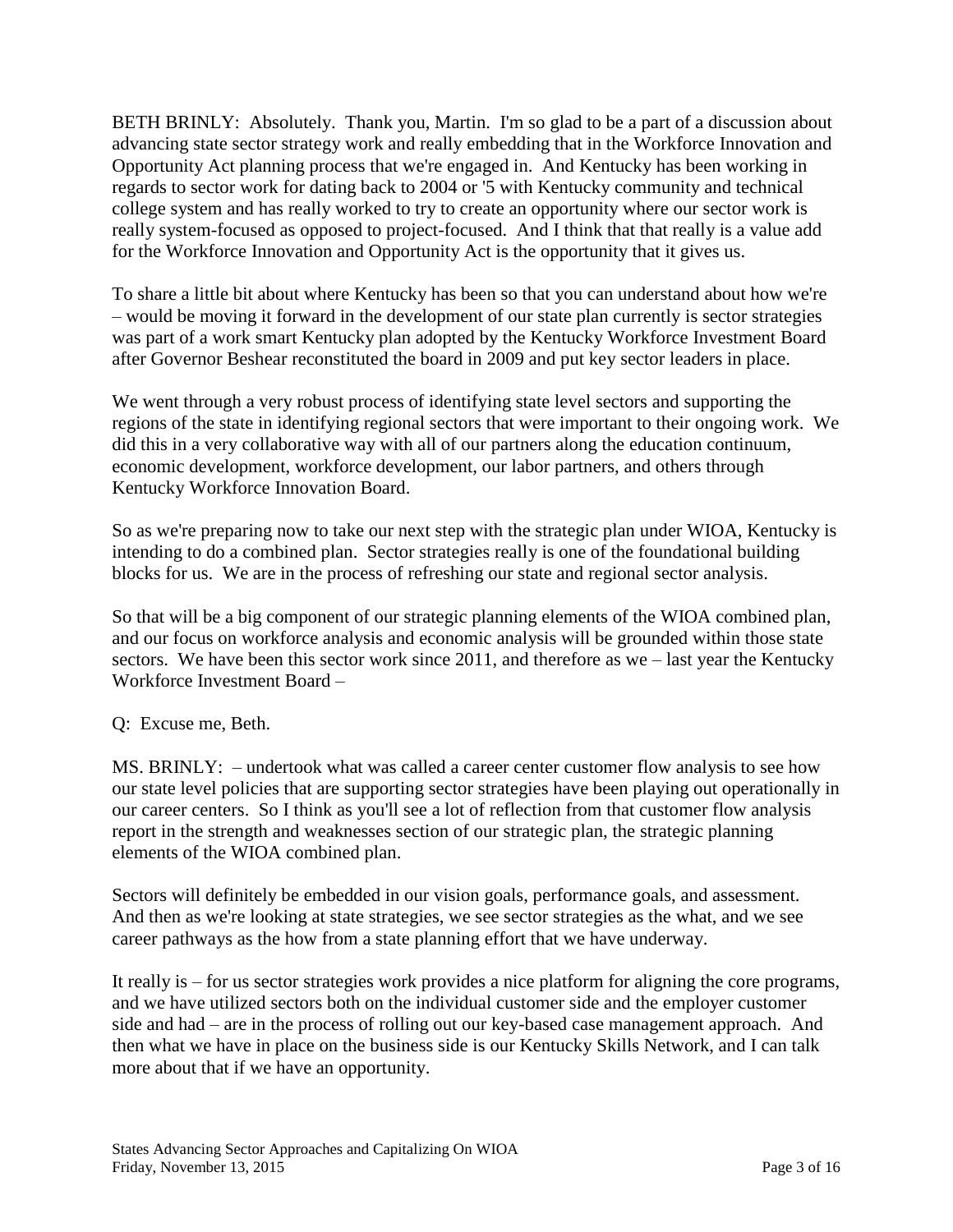As we take a look at the operational elements of the WIOA combined plan, what you're going to see is that we have embedded our sector work in both our strategies and our policies, and I'll touch a little bit about that. First of all, the Kentucky Workforce Investment Board and now the Kentucky Workforce Innovation Board has – we have overhauled our high impact WIB standards to be WIOA compliant, if you will, or supportive. And sectors were already a big part.

We had three components of that is conducting the work of the board, aligning resources, and which sectors played a big part of that. We also, from an operational standpoint, have built sectors into our Kentucky career center certification standards. And so the certification standards for our full service and affiliates are anchored in sectors with expectations both on the individual side and the employer side.

And to give you a good example, some of our local workforce investment boards are now – are – our Kentucky career centers – excuse me – are actually doing orientations by sector for customers that come into the center, that there is a support network for both the individuals and the employer customers that are served by one sector lead, if you will.

We have overhauled our eligible training provider list and policies to support our state and regional sectors. We have created a whole education and training arm called the Workforce Academy, and our foundations for the future was a massive training effort of all of our employees around sectors and understanding how sectors guide our operational work that we've been undertaking.

And now, we're continuing to deepen that. For example, we're talking about how we're currently have training going on across the state on how to use labor market information with our individual customers as well as our employer customers to help them choose their goals and objectives.

We have undertaken our collaborative effort, Accelerating Opportunity Kentucky, which is one of the things under WIOA provides for work and learn opportunities as well as contextualized learning.

And so accelerating opportunity is a joint collaborative project with the Kentucky community and technical college system, our adult ed providers, and the Kentucky career center system where individuals who are basic skills deficient or lack their GED can enroll in a program that is being taught by an adult ed instructor and a technical instructor and then offer opportunities for those folks to have a success coach that helps them navigate the college campus.

They have a career coach that helps them with internships or job placement when they graduate or taking a look at labor market to see what career pathway efforts they want to pursue going forward. Sectors is embedded, and so Accelerating Opportunity Kentucky only operates – develops programs in those five state sectors or 11 regional sectors.

In our state plan going forward you'll see where to use statewide reserve dollars to support the efforts. Some of the work that we're doing right now is updating our toolkits. Because we've been doing this work since 2011, we're creating learning communities and different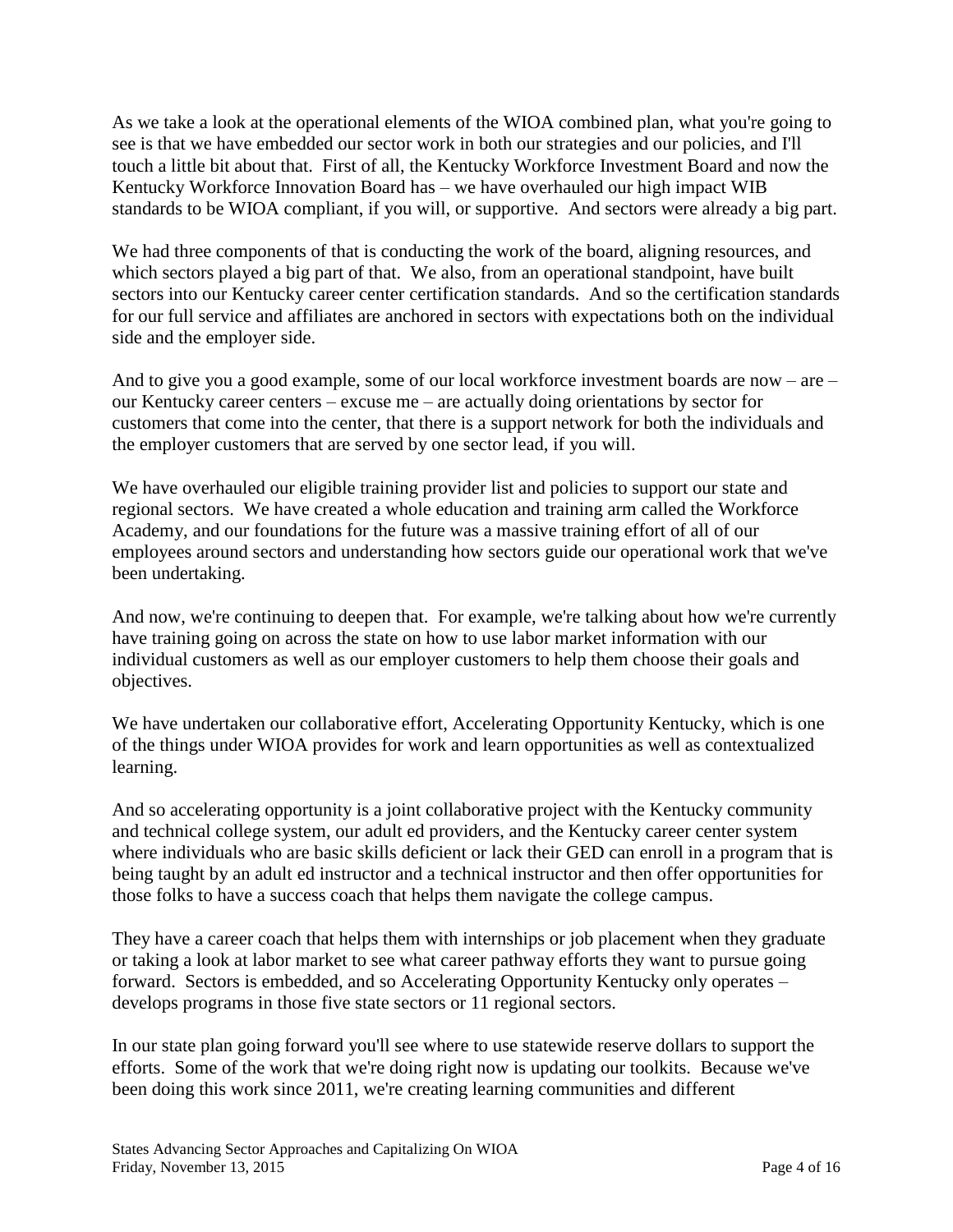infrastructure base to support the ongoing work of sectors. We're using our WIOA transition money as well.

And so to support the standing up of our new regions, one of the things that we're doing is putting our sector money out there by regions, and there's discussion of everything from sector navigators who are really focused on keeping that labor market information up to date to actually hiring sector-related staff on a region as opposed to each local workforce investment area, if their funding isn't up to the level to support it.

Sector strategies will be a part of both our local plans, which is already is a part of our local planning guidance to local areas, as well as the regions. And one of the ways that we encourage that, for example, is for local boards to invest their training dollars based on sectors as part of their considerations, the trying to just give a broad sweep of some of the different efforts.

But we really have taken a systems approach to our sector work as opposed to sectors being a particular project. And we really believe that that's one of the things that the Workforce Innovation and Opportunity Act presents the support for.

Also, sectors have become embedded in resources outside the workforce investment system. Our economic development partners have built it into incumbent worker skill training and priorities. It's built into our Kentucky community technical college system's trains program, and so one of the things we've done with our Kentucky Skills Network is – (inaudible) – application for employers to get – do incumbent worker training, and then whether it makes sense, they fill out one application and determine which entity should really be paying for it, whether we use community college resources, economic development resources, or the workforce system resources.

And we've also built sectors into our work ready community's effort from the standpoint of having a county be certified as work ready. And so all of those are really some of the key ways which we have embedded it and in turn will be reflected in the strategic planning elements as well as the operational elements of our plan at the state level. And look forward to having a really great discussion with you all about how that's going and to help others who are thinking about how they embed it in their state plan. So with that, Martin, I'll turn it back to you unless you have any questions for me.

MR. SIMON: Great, Beth. Every time I came up with a question, the next segment that you talked about answered that question. So as you can hear, Kentucky has a rich history in advancing sector strategies and has embedded it into many aspects – all aspects of their workforce development education system.

So, Carolyn, I'm going to turn it over to you to talk about how Washington is integrating sector strategies into your WIOA plan and providing some context for that. So, Carolyn?

CAROLYN MCKINNON: You bet. Thanks, Martin. Can you hear me okay?

MR. SIMON: You're coming through loud and clear. Thanks.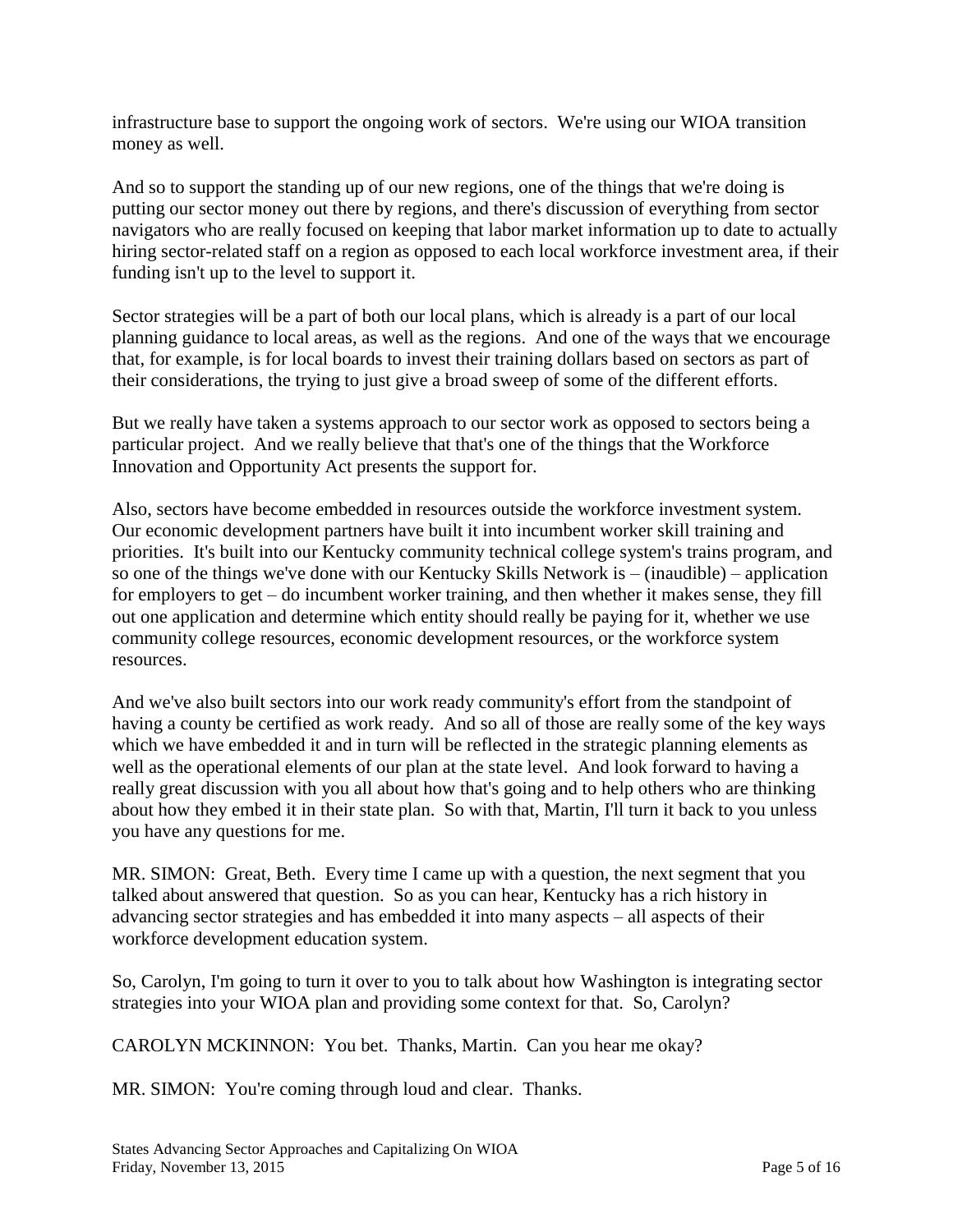MS. MCKINNON: Great. Well, gee. I almost feel like I could say ditto to what Beth and Kentucky are doing. What an outstanding presentation, and I would really like to start out by saying Washington, like Kentucky, has a long running state and local sector approach. I would echo what Beth said about this really being a systems approach to sector strategies rather than discreet projects. And that's really true to our evolving history of doing sector partnerships and strategies across our workforce and economic development system.

I wanted to provide a quick overview of our workforce system just by reminding you that our state workforce board is a tripartite of business, labor, and government with nine voting members, three non-voting members, and a non-voting chair. We have 12 local workforce development councils making up a fairly decentralized system driven by a common vision, strategic plan.

And we have across our workforce development system five shared outcome measures around participants getting the skills they need to get the jobs they want, employment, achieving employment after program completion, earnings outcomes, employer and participant satisfaction, and participant and public return on investment.

So that's just kind of a broad brush. After I tee up our approach, our process around the Workforce Investment and Opportunity Act, I'll talk more about our sector strategy and how we're approaching embedding sector strategies into state and local Workforce Act planning.

So by way of an overview, beginning in February of 2015, our state organized itself into an implementation system consisting of a steering committee and four subcommittees to develop implementation strategies and maps for implementing the Workforce Investment and Opportunity Act.

All of those committees, the steering committee and those four theme-based subcommittees are co-chaired by business and labor at pretty high levels, the state labor council and the state chamber of commerce. And we've found it to been very useful to have business and labor at the table of course with sector strategies.

Sector strategies are really embedded across our plan, our implementation process. Employer engagement is the top among three areas that we're focusing on for our state's strategic plan, and much like Beth said, I want to kind of highlight that sector strategies area theme that  $run - we$ expect to run throughout our plan through youth incumbent worker training, career pathways. Sector strategies are, as Beth said, the what, and the rest of it is the how we go about doing it, if that makes sense.

So of those four subcommittee implementing the new Workforce Act, one of those was local governance and sector strategies, and the sector strategies detail work was done by a taskforce of state and local business services folks, labor, employers, economic development councils, community and technical colleges, and workforce council staff. And I'll even point out our state employment security department hired a sector lead as a point of contact for that entire organization. So that's the overview of how we're approaching implementing the Workforce Act.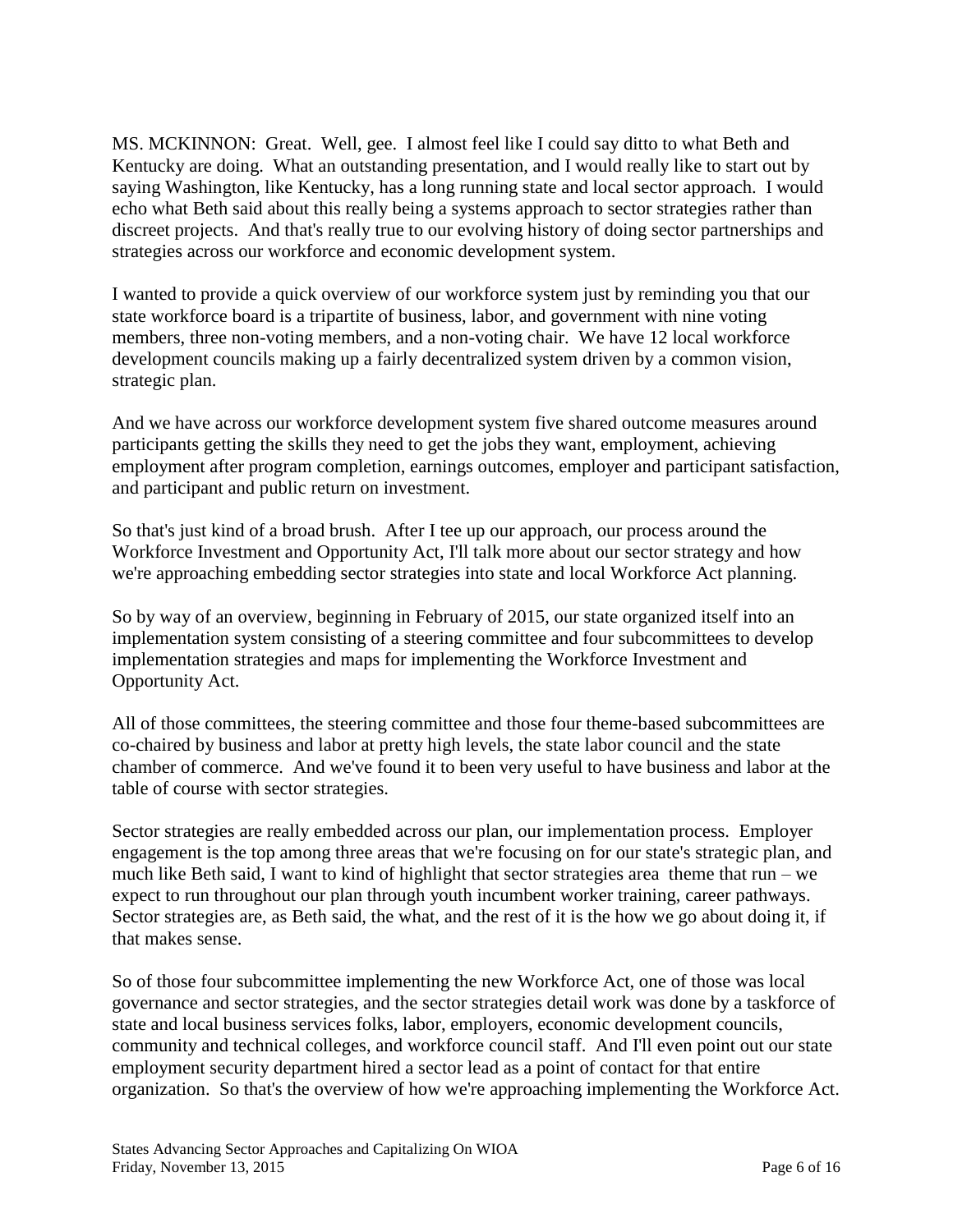I'm going to shift gears and talk about how sector strategies have evolved in Washington in such a way to set up our sector strategy framework for the new Workforce Act.

Washington's culture of sector strategies goes back to around the year 2000 when we had a number of kind of program and project level initiatives. Our community and technical colleges established in the early 2000s 10 centers of excellence that are geared to set up sector strategies for our community and technical college system. So those drive economic development, create a skilled workforce, meet industry needs, and so forth.

At the same time our workforce board and other local partnerships were establishing industry skill panel, which were pulled together partnerships to address key barriers to competitiveness and expansion. We had a number of other kind of program and project level initiatives all around cluster and sector strategies, and at the same time through the mid- to late-2000s there was an evolution of state policies around cluster and sector strategies that really paved the way in statute to where we are today.

I will not go into detail on that history, but I'll just say that we do have an extensive kind of statutory and legislative pattern bringing us to where we are today. And today –

MR. SIMON: Carolyn, can I interject? Carolyn, can I interject here?

MS. MCKINNON: You bet.

MR. SIMON: How important was it having the sector strategies embedded in legislation?

MS. MCKINNON: Well, it was – it's been helpful. For one thing it's teed up some simple things like we have worked over the last 10 years in the state to develop a common set of definitions around coordinating workforce and economic development with a focus on sector strategies so that we're all using the same jargon.

So things that seem like small kind of procedural increments I think have really served to support our state's ability to really springboard ahead with implementing sector strategies. OK.

MR. SIMON: And then you started to talk about the evolution. So I'll let you get back to that.

MS. MCKINNON: Yeah. Well, where we are today is Washington's governor Jay Inslee, as part of his prosperous economy strategy, has established an Office of Economic Development and Competitiveness. And in that office the heart of that team is a team of sector leads charged with carrying out statewide sector strategy.

So those sectors are aerospace, agriculture and food processing, clean tech, life sciences, and global health, information, communication, and technology, maritime, and military and defense. So here we had – going into the whole workforce reauthorization, we had on the commerce side of state government a well-established sector strategy with the sector leads. So that has been very helpful in developing our framework for state and local workforce plans.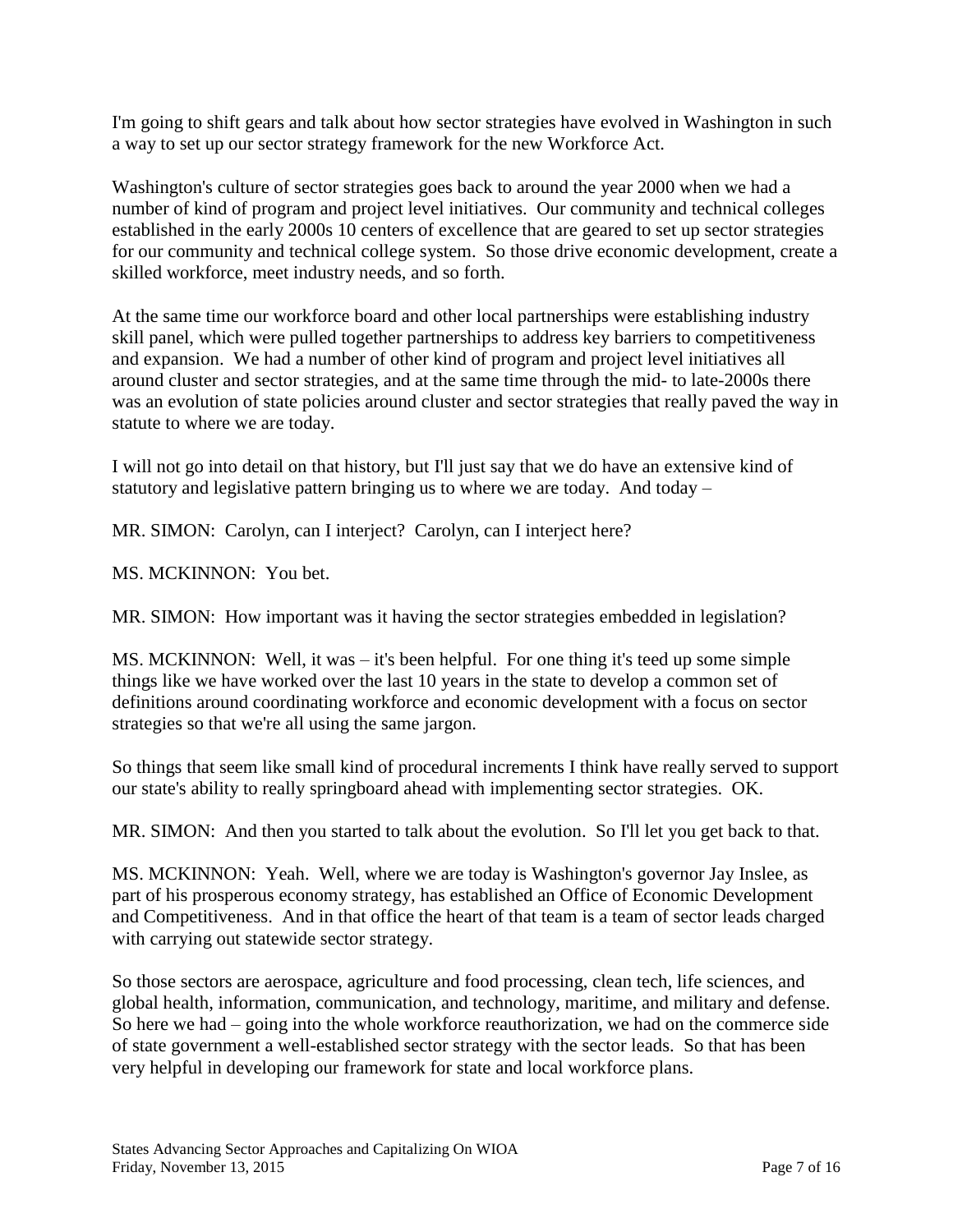So I'm going to transition to talk about the product that we've come out with, that what we have going forward is a sector strategy framework for state and local plans for WIOA. And this work was just adopted at the end of October. The first piece of this work are a set of guiding principles, so a bunch of guideposts focusing on what good sector strategy work looks like, establishing high level expectations for the state.

So this is again, as Beth pointed out, the what, not the how. And we also point out that sector strategies can co-exist with local sector – statewide sector strategies can co-exist with the local ones. So they're not mutually exclusive. So we're looking for some harmonizing and mutually reinforcing dynamics between statewide and local sector strategies.

Another piece of our sector framework for state and local plans is a description of shared criteria for identifying and prioritizing targeted sectors. So this is the labor market information, the quantitative and qualitative processes that we expect every local area and the state to engage in to rigorously evaluate data and qualitative information in identifying and supporting targeted sectors; right?

So same as what Beth was talking about, really focusing our labor market information on that rigorous process. And so we've delineated the expectations and criteria are around identifying targeted sectors. Where I think we might be different from Kentucky in that area is that we are not at this point planning to do a state run process for identifying and targeting sectors. Rather that's going to be a more decentralized process, if that makes sense.

The other piece of our framework are those common definitions for concepts like sector, cluster, high demand programs of study, skill gaps. We have to operationalize all of those definitions and have agreement on what they mean in order to move forward, and then we've developed what we're calling the sector strategy rubric. This is a kind of heart and soul of what we're expecting to see in state to state and regional plans.

The rubric is a tool to track sector partnership implementation and outcomes. So the state and local workforce development councils will complete a rubric for each targeted sector identified in their plans and update their progress every two years as part of regional review. So what this approach is recognizing is that implementations of sectors is a learning opportunity.

When we sat down and tried to develop performance metrics for sector strategies, what we came up with were a bunch of process metrics and that didn't make sense. We want to apply the same outcome measures for sector strategies as for our system as a whole, and those are those five metrics I went over at the beginning of my presentation.

So the workforce board is going to provide some formal training to local practitioners on how to implement sector strategies and use the rubric to increase kind of consistency and develop local expertise as we move forward.

But what I hope you can see or hear from what I'm describing is our value in developing a statewide sector strategy framework is to bring to the same level across Washington the rigor, the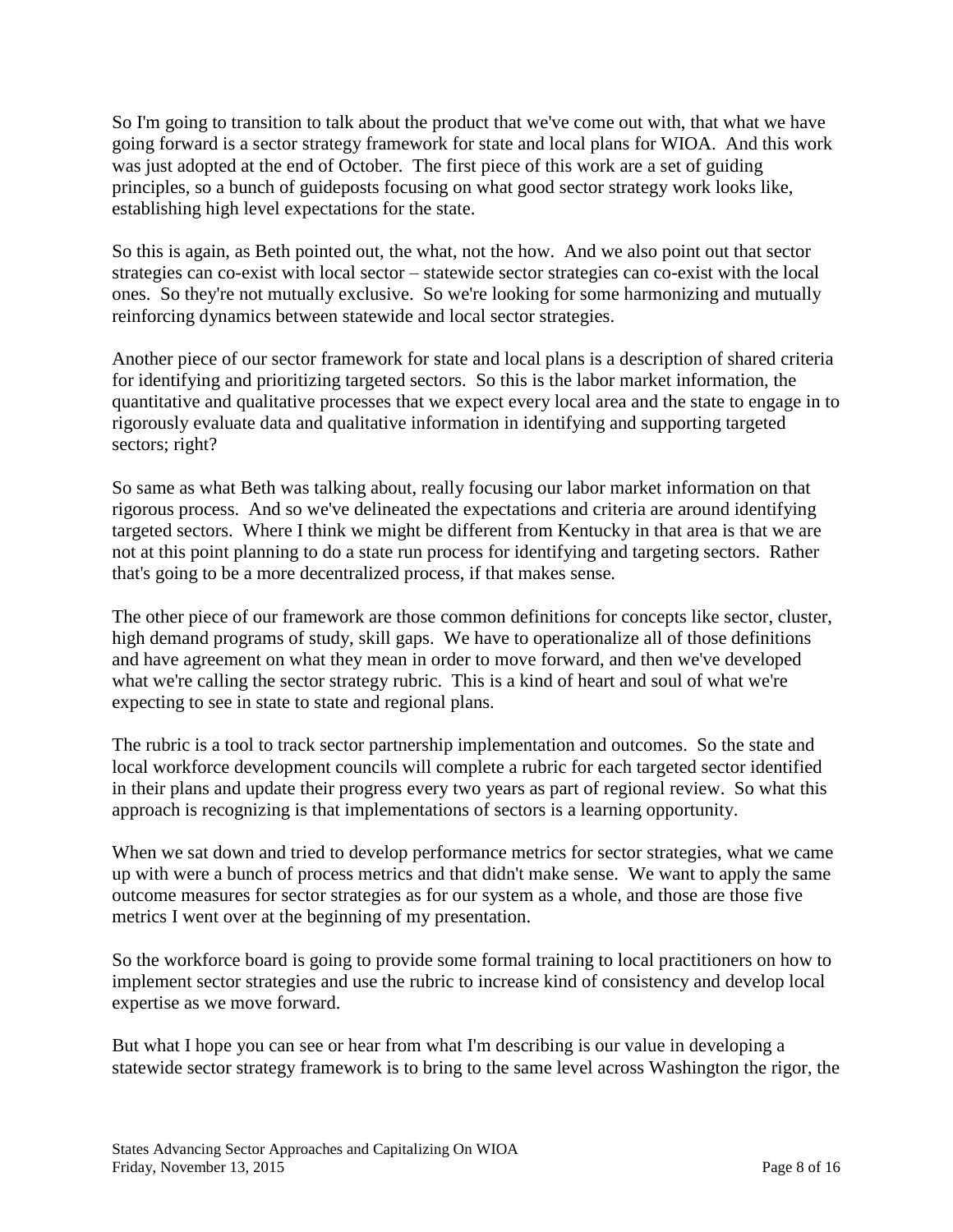quality, and the look and feel of what sector strategies or sector partnerships are and have a more decentralized process for what exactly or how local areas discover those partnerships.

And the timer I set for myself just beeped. I'm going to pause here for questions.

MR. SIMON: Great, Carolyn. Very good background on how sector strategies have evolved in Washington and how you brought that forward and now it's integrated into your broader workforce planning process as well as your WIOA. It's interesting that both of you stress the importance of data.

Both of you highlighted how you've connected this to your economic competitiveness strategy, and both of you addressed how you're taking this from a state framework to a local process that – and what I – the distinction you made, Carolyn, was yours seems to be a more decentralized approach than Kentucky. But I think people listening to both of your presentations can be overwhelmed by the efforts that you've put in and how you've woven it so well into across your program areas and the various systems.

So let me ask you both a question to start the question – the open discussion is, where do you get started? If you're a state or local area that's just getting started on this and are trying to think of how do I weave this into my WIOA plan, where do I start? What do I get engaged with?

MS. BRINLY: So I'll start, Carolyn, and feel free to elaborate beyond that. But I would say it begins and ends with the employer community. First and foremost, it's the employer community saying what their needs are, validating the real time and the forecasted data in regard to their sectors, apprising the workforce professionals and the other education partners, economic development.

But there is a role for cradle-through-career education folks and our economic development partners and our workforce partners to sit around the table, but it's the employer community that leads the discussion. We can facilitate that discussion as the workforce professionals or others, but that really it's about it being employer-led because, if it's not, then I think that it's something that easily dissolves.

MS. MCKINNON: Absolutely.

MS. BRINLY: The next is  $-$  oh, sorry. The next part of that was really that we did a review, if you will, of all the great work from places like Washington state, Colorado, and others and came up with what we thought were key indicators of successful sector partnership work and then seeded that throughout actually regional industry partnership grants and state partnership grants to get conversations started.

So we took not only a state approach but a bottom-up approach, and so I think what we realized was that starting at the state level or starting at the local level, it didn't matter if the employer community was driving the agenda.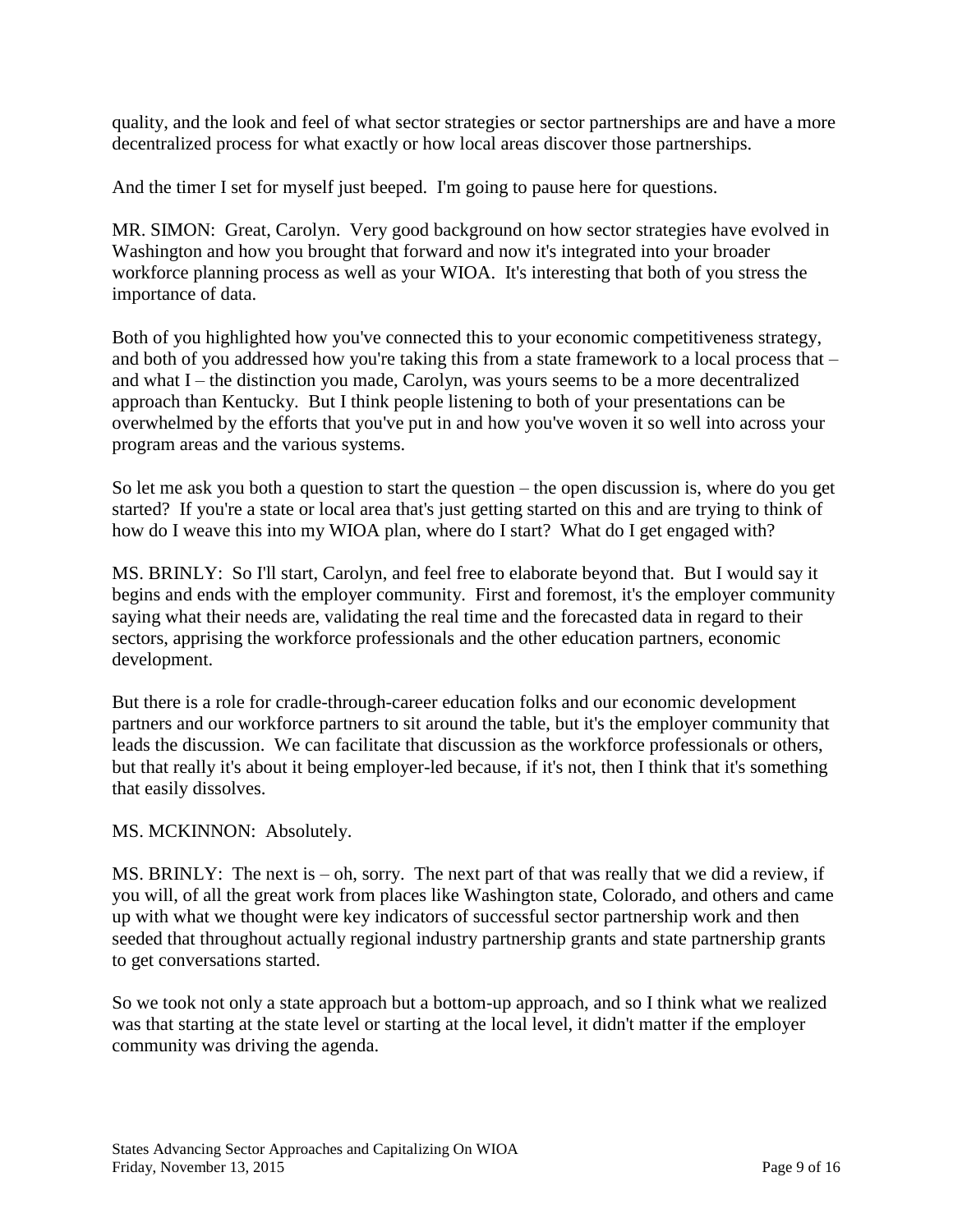MS. MCKINNON: And I would – this is Carolyn. I would say I absolutely agree that employer engagement has been up front for Washington from the beginning, and that conversation was brought – I mean, we were deliberately mindful that when we engage employers, we want their experience to be seamless.

We want their experience to be that there's no wrong door or no wrong portal to workforce development. And behind – and so all – ditto what Beth said about employer engagement and letting that inform – really naturally inform your processes because employers will, I think, when engaged in a seamless way, will take you there.

But behind the scenes I think – I just really want to emphasize how fruitful it's been for our state to maybe outside the view of employers and labor organizations but in the partnerships of state and local partner agencies, developing those common definitions and developing our shared as guiding principles around what is this – what are the key terms and concepts? Do we understand them the same across the state? And then what are the guiding principles about how we go about this work so that it feels – so that it's a collaborative process rather than a prescriptive process?

MS. BRINLY: I totally agree. I totally agree, and the tools that we have that  $-$ 

MR. SIMON: And having that common understanding.

MS. BRINLY: – state level to support that process included a white paper that talked about those terms. We had a steering committee that was comprised of all the state level stakeholders to do that and then had a toolkit, had an institute where regional teams came together, sat down with their data to identify their regional sectors.

We modeled that behavior at the state level first with one sector so that we could provide kind of that – sometimes it's how you visualize it; right? And so that was the visualization and then was great to see how that locally took a life of its own in each of the regions.

MS. MCKINNON: And this is Carolyn. I want to piggyback on that visual. I really didn't play up the visual tool that we've developed for our sector partnership framework is a six-part kind of phased approach to sector strategies so that any organization that's doing sector strategies, if they're doing it on a different calendar for maritime versus aerospace, they can look at these six phases, figure out where they are.

Are they preparing their team? Are they investigating, inventory and analyzing, convening, acting, or sustaining and evolving? They can jump in and use this framework to kind of sort activities and measures of progress. And I will admit that we were lucky enough to hire or steal a staff person from the state of Oregon in this process and also hire or steal or copy their – the Portland metropolitan area's sector partnership framework for a lot of this work. So they have been wonderful, wonderful sharing neighbors.

MR. SIMON: Well, great. Thank you both for your responses to the question. You both said that you've learned from other states and areas, even going as far as stealing from it, as you said, Carolyn. So let me use that as a segue to open up the discussion. So there's probably folks at the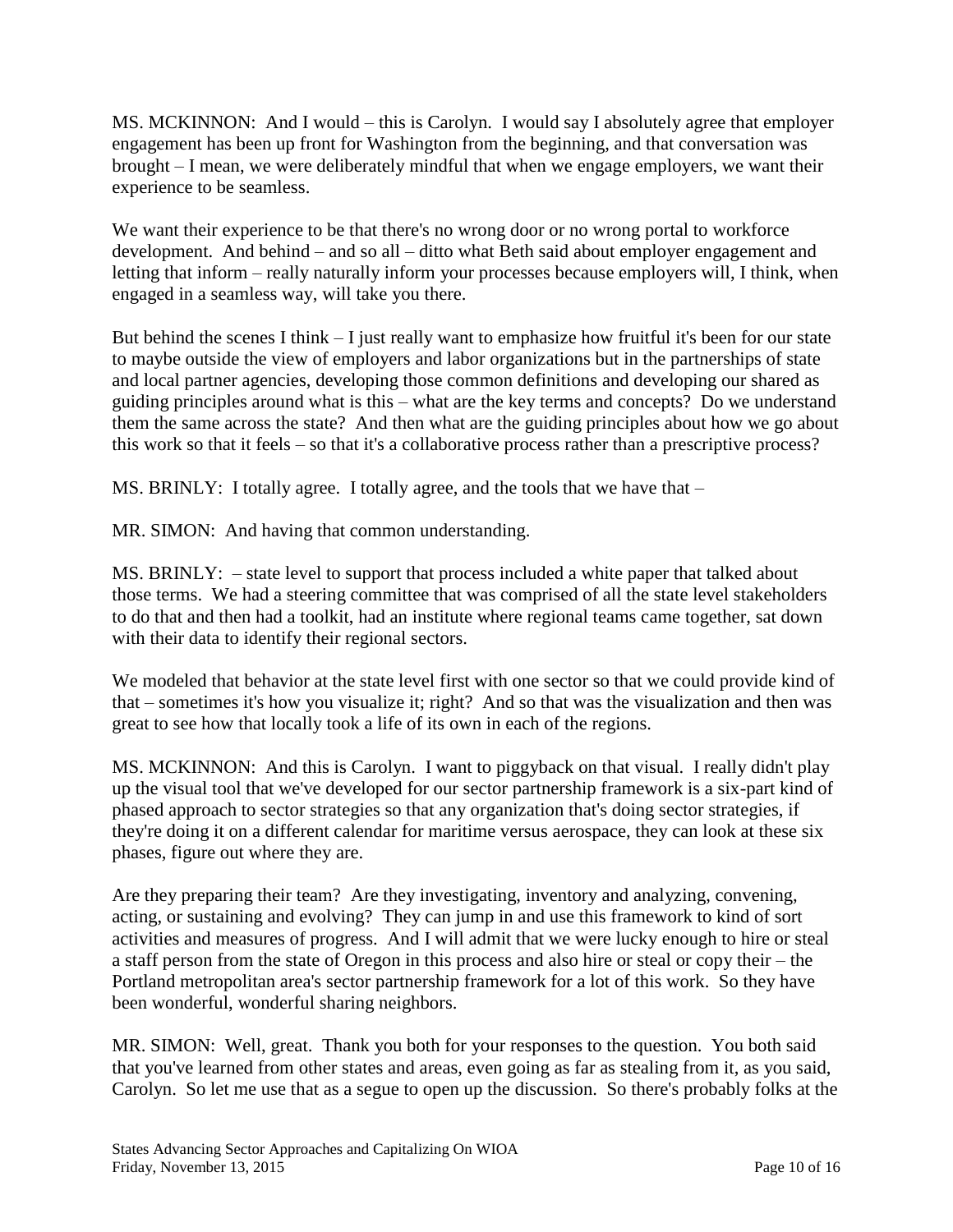other states and regions that are also learning from other – each other, and I'm sure you have a wealth of information to share. You might have questions for the two speakers, but we want to hear from you. This is the open discussion part of this session. So if you would just introduce yourselves when you make a comment or a question, and let's get started. And yes. To unmute you have to push \*6. Did I hear someone in the background? Hello?

Q: Why are you doing this?

Q: Yeah. And to remute yourself you can hit \*6 as well. I would ask that when you're not speaking, if you could please hit \*6 to mute your line so we don't hear any background. But please, if you have a question, go ahead and hit \*6 and ask our experts.

Q: Hi. This is Sherrie Taylor [ph] with Career Source Florida. Can you hear me?

MR. SIMON: Yes.

Q: Wonderful. So my question is, how do we get our hands on some of this wonderful material that is proving to be very successful such as the rubric and so forth? Is there a centralized data repository that's being shared across the states?

MS. BRINLY: The materials that Kentucky has developed, which includes our white paper, our assessment on where you are on our seven criteria for successful sector strategies, and actually online tools for each of those seven components, can be found at kysectorstrategies.com.

Q: Thank you.

MS. BRINLY: And you can take a look at our original targeted sector work at the state level and each of the regional sector reports that the regions use to identify their sectors as well.

Q: Thank you.

MS. MCKINNON: Martin, this is Carolyn from Washington. Does NGA plan to host any kind of clearinghouse of materials?

MR. SIMON: Well, I was going to ask Layli if, as part of this technical assistance effort, there was going to be any effort at a clearinghouse. At this point NGA did not have any plans for that and – but in the absence of that we will certainly give that some consideration. But I know that I've been able to go on both of your websites and get information. So, Carolyn, is there a place that folks in the meantime could go –

MS. MCKINNON: Yeah.

MR. SIMON: – to find out what Washington's doing?

MS. MCKINNON: You bet. You bet. I'm going to give the website URL, and fortunately it's not too long. So we're going to do wtb.wa.gov. So that's like workforce training board dot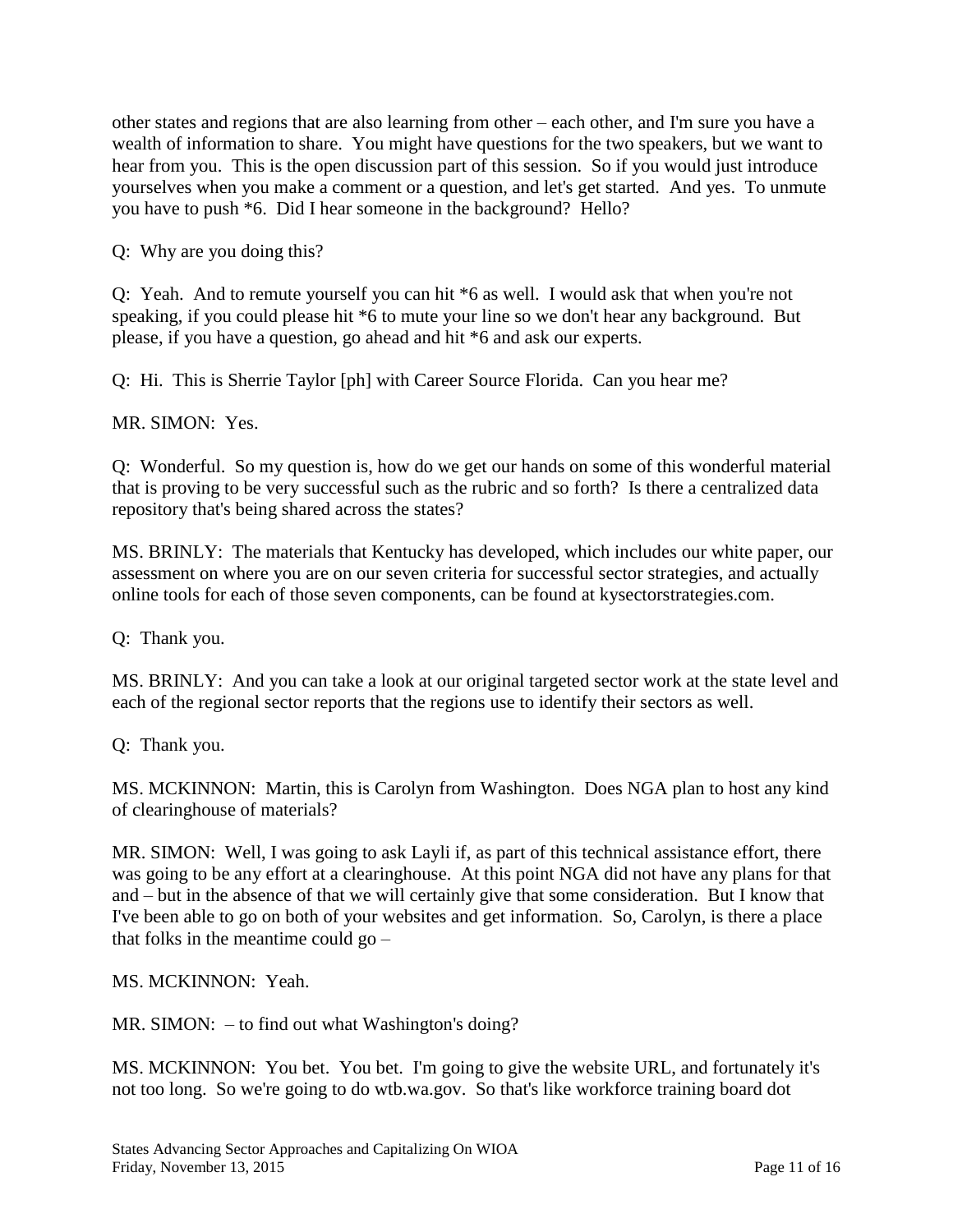Washington, WA, dot gov. And then you're going to do a /wioacommittees.asp. But as long as you land on Washington's workforce training board website, on the left-hand side you'll see a red, white, and blue starts and striped WIOA. You click on that little stars and striped WIOA and you will be taken to no shortage of information.

MR. SIMON: Thank you both for that, and we will pick this up and see where  $-$  (inaudible)  $$ effort to put together a clearinghouse on this. Other comments or questions? Other states?

Q: Hey, Martin.

MR. SIMON: Yes. Go ahead.

TODD COHEN: Martin, sorry. This is Todd Cohen with Maher & Maher. I just wanted to say there is actually a centralized place here on the Workforce3One site. It's – that site's going through some transition. So it's a little difficult, but we will be sure after this call to let you all know how to access it. And we've got a lot of great stuff up there, but we will continue to pull some of the stuff from Washington, Kentucky. So there is a place, and we'll let you hear about it. So just wanted to make that known. Thanks.

MR. SIMON: Great. Thank you. I'm not surprised that there is, but thank you for sharing that and being – and offering to connect in the Kentucky, Washington information.

Let's go back to our open discussion, and let's hear from folks out there. You can also share what you're doing in your state and how you're bringing your sector work into your WIOA plan. Questions? Comments? Just unmute, \*6.

MR. COHEN: Martin, this is Todd Cohen again, and I'm going to speak on behalf of the couple states that may not be here I've talked to recently that have this question. So getting to the idea of that Washington has these sort of common definitions, that's very helpful. But their interest was around then how do you – once you've done that, how did you both take that information and really get buy in at the state level from the community college system, basically all the other players that really need to be on board?

Was it – it's probably more than just sort of sending them the information, but you probably did some sort of – I don't know if it's case management or some other type of buy in at that level. I wonder if one of you or both of you can sort of take us through that process a little bit.

MS. MCKINNON: Sure. This is Carolyn. I would take you back to this implementation process or system that our state developed. I mean, the second that we had an understanding of Workforce Act reauthorization, our business and labor leadership in the state established, with the support of the state workforce board, this steering committee and subcommittee kind of system.

And so it was really through that system of having a steering committee made up of pretty high level decision leaders across the state, across stakeholder organizations, and then the work groups or subcommittees doing the detailed work. And we moved recommendations in a pretty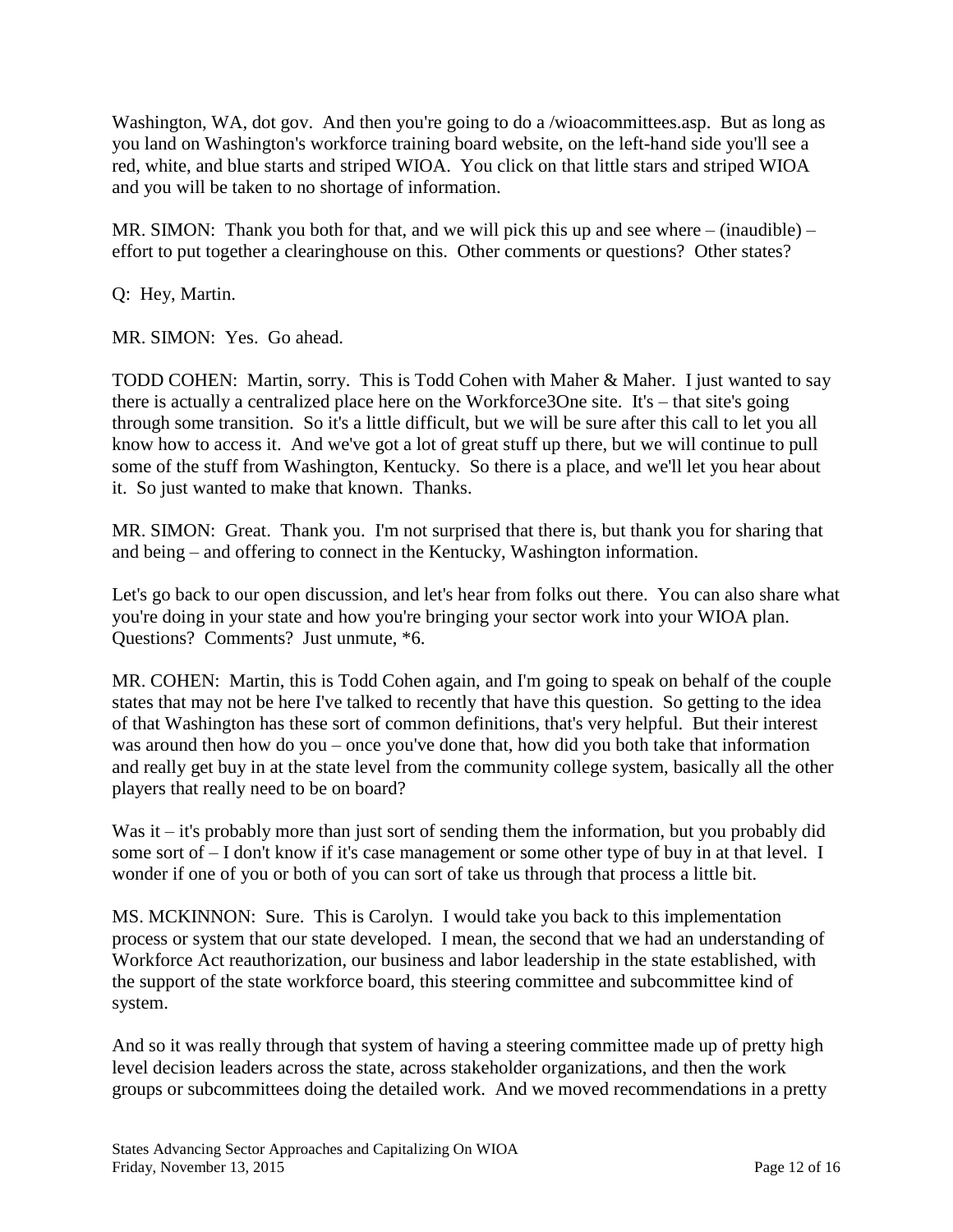formal process up that chain of command and then from the steering committee to the workforce board.

So by the time that all the partners at the high level of decision making saw the recommendations, each stakeholder kind of constituent had worked with their leadership on feedback and recommendations. So yeah. I mean, it was very, very labor and time intensive from March until October this year, but the payoff has been that we've had very consistent and high levels of buy in from all stakeholders until we got to the regions conversation. That's the one place where we struggled.

MS. BRINLY: And then this is Beth. I think the approach that we have taken towards all of our – (inaudible) – Kentucky strategic guidance is that we have a board champion. So there's a business sector champion that oversees each of the projects, and they get involved to the level they want. Some are very hands on. Some just want overview.

Major initiatives like sector strategies have a stakeholder group, and for us, from the beginning of our workforce efforts, we have included all of our partners at the table. So in the identification of sectors, as we've talked about roles and responsibilities, as we released industry partnership grant money out of the governor's discretionary funds over the last five years, all of our partners have been at the table and, A, approving those applications as well as screening and supporting those.

As we did our sector institute it was a collaborative planning process of our partners. We provided facilitators from all the partners to work with the regions. We worked collaboratively on the invitation list for those things.

The tools that talked about the roles of economic development and the community college system and the workforce system, those were all worked together through our steering committee. And so that has – it's really been a collaborative effort which then has played itself out for that systemic perspective as opposed to a project.

MR. SIMON: Thank you on that. Again, it's open discussion. If you want to join, just push  $*6$ . As we wait for comments or questions, let me raise a question. A lot of times the questions that come up are around funding. You both touched down a bit, but how do you move – you also both said you move from a project focus to becoming – it becomes systemic.

And I know in a lot of states they have used seed funding to get sector strategies started at the regional level. So could you talk about the funding aspects of it, and then how, within your WIOA planning, you're seeing how sector strategies will be supported through the funding that's available?

MS. BRINLY: This is Beth. I'll start off. We from the beginning have taken a very collaborative approach to our sector funding. Early on we used the governor's discretionary funds and have over a number of years to support first the creation of industry partnerships in those state and regional sectors, as identified.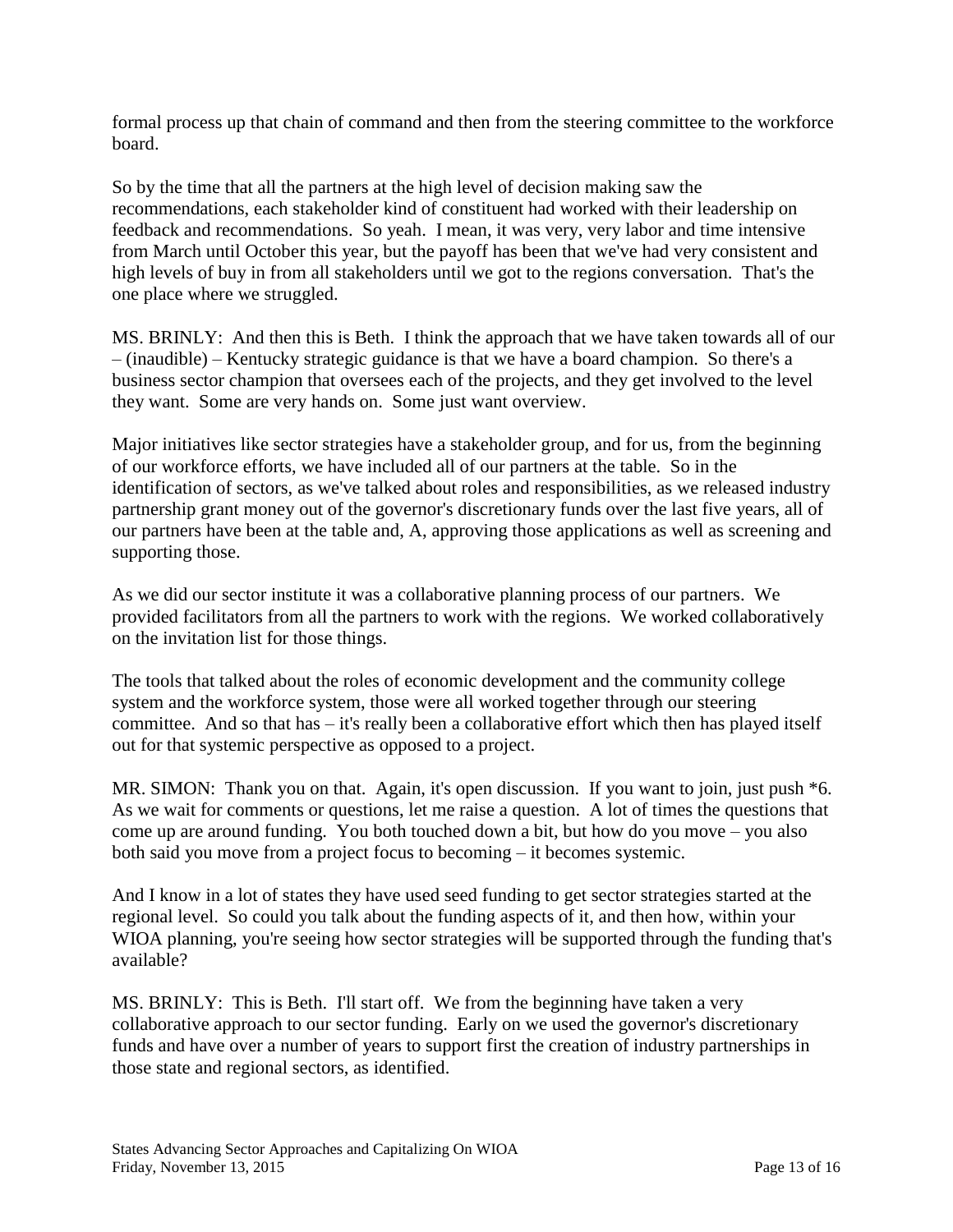We then looked at resources like incumbent worker resources that are available through education, economic development, and workforce development and retooled those to support the priority on those state and regional sectors so those resources are targeted to those sectors, and made the application process a unified process so that employers or other partners don't have to apply for – in four different directions to get those resources.

I think the next is that we've worked with local workforce investment boards to help them think about how they could make their commitments regarding ITAs around sectors. We have shared best practices across local workforce investment areas so that, for example, our Northern Kentucky career center system really embraced this model of sector orientations and those sorts of things.

So some of it has just been retooling those administrative and program dollars, whether it's at the state level or the regional level, to support sectors as well as those initiatives where there are additional resources available at the federal or the state or the regional level, building that sector platform into those funding streams. So I'll give you an example.

We recently received a SNAP Employment and Training demonstration grant, and so our Accelerating Opportunity Kentucky model and our sector work was built into that. Our KCC Go, which is our long-term unemployed national emergency grant, supported that effort. We recently received some power grants for coal-distressed communities, and so we've built on that coal area, which is in Eastern Kentucky, very rural, had done some sector work and so had analyzed how they could diversify their economy, given the collapse of coal.

And so we went after federal resources in partnership with that local area and built it on our sector platform. So it's so embedded at this point. It just naturally happens with not only us but our partners in education and economic development.

MS. MCKINNON: And this is Carolyn. I'll tag on. I mean, frankly – I mean, kind of again ditto a little bit what Beth said. It's not fair for us to  $-$  it's not too instructive for us to say, well, we've just got a lot of practice at figuring out how to get the money and put it in the right place. But that's been the history. I'll tell you I think we have some work to do now in that we lost a lot of ground during the great recession and in the jobless or job loss recovery. We are not back on our feet entirely with funding some of the programs and strategies we know have been very effective.

But our lawmakers seem to get that when we look at the labor market and the gross state product data, they seem to get that doing sector strategies gets a higher return on growing our gross state business income and employment. And so we're able to express that return on the investment, but I'll be honest. From where I sit – and I'll be clear. I'm in the state Department of Commerce. So we're not a core workforce program operator. I'm actually substituting for somebody else today, but from where I sit I think we've got some ground to make up after the recession.

I think we'll have to – we're having conversations with our governor's office about how to prioritize those discretionary funds but – and we've got a long history of the state funding things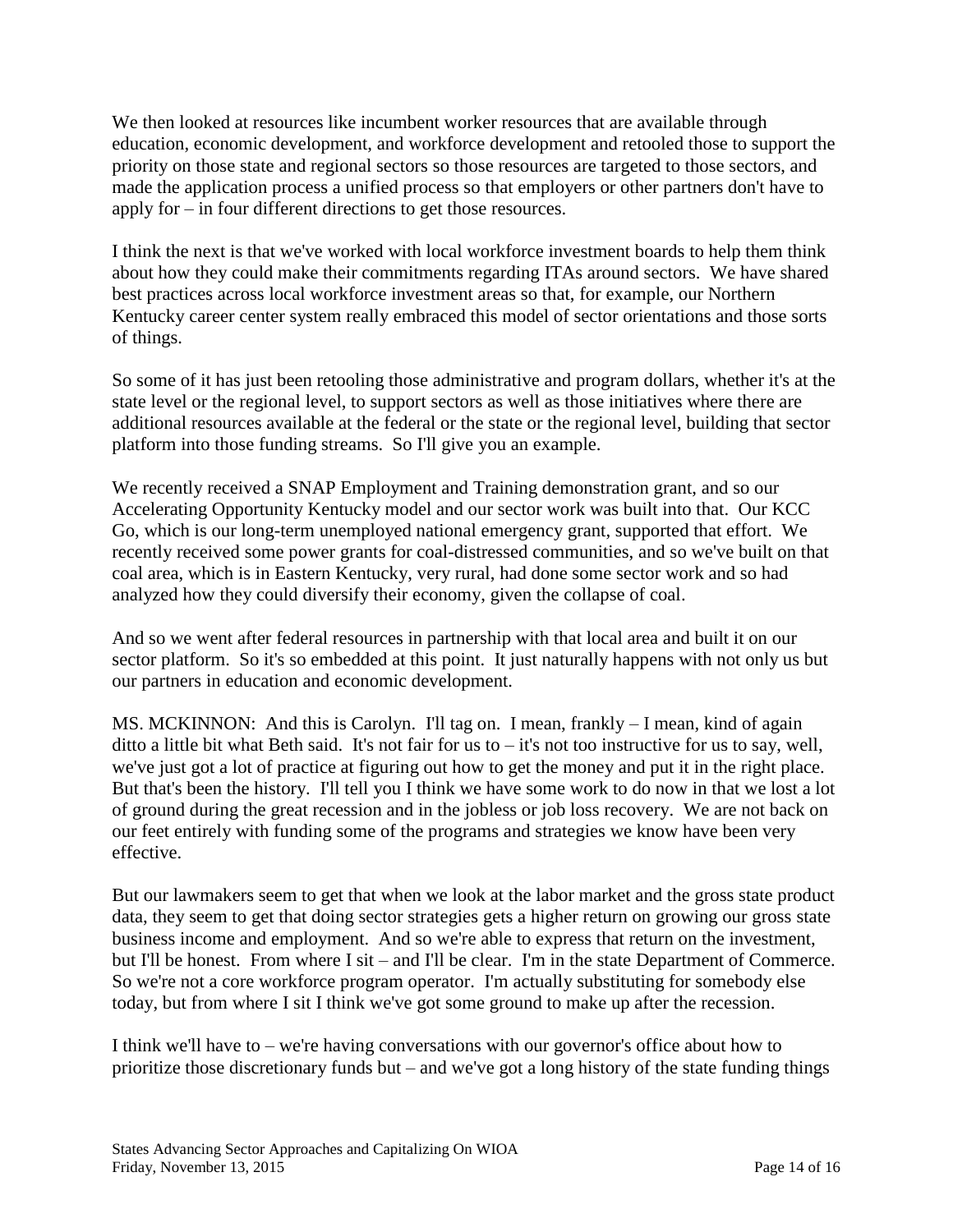like industry skill panels and the state community and technical colleges funding the 10 centers of excellence that are also statewide sector strategies.

MR. SIMON: Thank you again. Funding continues to be one of those challenges, and having sustainability strategies that actually have funding strategies are an important part of that. So thank you for addressing that question. We have five minutes remaining in this call. We're still open for any open discussion aspect of the call.

So let's hear from some of you out there that are participating in this call. You can talk about your funding strategies, any challenges you are encountering in trying – as you're thinking about embedding sector strategies into your WIOA plans. All you have to do is open your line by pushing \*6. So it would be great to hear from other folks out from other states and regions.

Well, we have a shy group today. So we have about four minutes left. So I'm going to ask kind of a closing question for Beth and Carolyn. Again, it will be around the topic of discussion today, embedding sector approaches into state WIOA plans. What would be your, I'll say, advice to other states as they're putting together their plans?

What would be kind of your top three suggestions for how to approach this as they're putting together their plans, whether they're more advanced or this will be kind of a – they're at an early stages of implementing sector strategies? So it would be a good way to wrap up the call with your kind of advice to states as they're taking this on. Either one of you want to start that?

MS. MCKINNON: This is Carolyn. I'll start. Am I unmuted?

MR. SIMON: You're fine. We're – you're coming through.

MS. MCKINNON: OK. I'm going to go back to the themes we've touched on. So I think it's important to let sector strategies be a theme that runs throughout plans and throughout the programs and services that we offer, youth, dislocated workers, incumbent worker training, career pathways. See what it looks like to kind of turn things on their side and let sector strategies be that theme or a thread rather than a line item project or initiative.

I'm going to echo what we've already talked about that at a higher level sector strategies are really about employer engagement, and it's really critical to have business and labor at the table. And by now, you all should know my third one, which is common definitions, common guiding principles. If you do the hard work around finding the common agreement around those key concepts and guideposts, then the work will unfold more easily.

MR. SIMON: Thank you, Carolyn. And you don't have to start from scratch on that because of the work that both Kentucky and Washington have done on these common definitions, these common rubrics. So, Beth, any thoughts you want to share on advice to other states and regions?

MS. BRINLY: Absolutely. I think one of the most important things is that this isn't a piece of work that can be done singularly by the workforce system. So it's a collective impact piece of